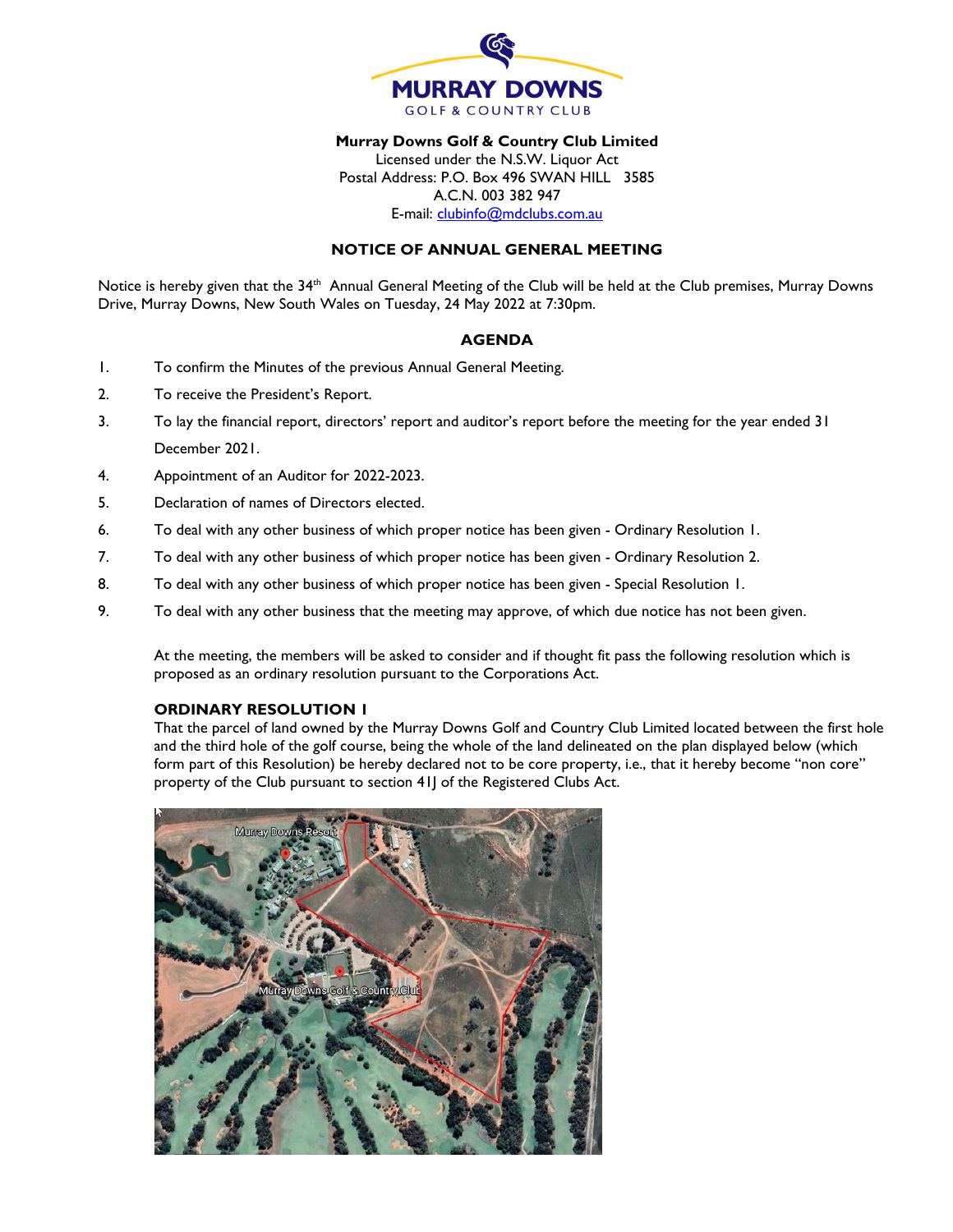# **Notes to Members on Ordinary Resolution 1**

Disposal of Club land

- 1. Under section 41J of the Registered Clubs Act ("the Act") land owned or occupied by the Club is divided into "core" and "non-core" property.
- 2. "Core property" is defined in section 41J of the Act as any real property owned or occupied by the Club that comprises

(a) the licensed premises of the Club

(b) any facility provided by the Club for the use of Club members and their guests and (c) any other property of the Club which is declared by the members to be core property. but does not include any land which is declared by the members not to be core property

- See paragraph 5 below.

- 3. Non-core property is any land which is not core property.
- 4. The difference between core property and non-core property include that: (a) core property can only be disposed of by the Club with the authority of a resolution passed by the ordinary members of the Club and then only by way of public auction or open tender; and (b) non-core property can be disposed of by the Board of the Club without the need for members' approval and by such methods as the Board considers appropriate such as private sale, lease, expressions of interest, etc.
- 5. The ordinary members of the Club can, by passing an appropriate ordinary resolution at a general meeting or Annual General Meeting, declare any core property to no longer be core property and, therefore by that declaration, that property:
	- (a) becomes non-core property for the purposes of section 41J of the Act; and
	- (b) can be disposed of by the Board without members' approval.
- 6. For the purposes of section 41J of the Act, "ordinary members" means all members of the Club apart from Honorary, Temporary and Provisional members. This means that all members, apart from Honorary, Temporary, Provisional and Junior members, can attend the meeting and vote on Ordinary Resolution 1.
- 7. If Ordinary Resolution 1 is passed, part of the land owned by the Club as shown on the plan, will be non-core property of the Club.
- 8. Accordingly, if the First Ordinary Resolution is passed, the Board will be able to dispose of that land (hereafter referred to as the "Proposed Non-Core Property") by way of a lease or sale.

At the meeting, the members will be asked to consider and if thought fit pass the following resolution which is proposed as an ordinary resolution pursuant to the Corporations Act.

# **ORDINARY RESOLUTION 2:**

That pursuant to the Registered Club Act;

- (a) The members hereby approve expenditure by the club over the following 12 months for the following activities of Directors in their service as members of the Club's Board of Directors.
	- (i) The reasonable cost of a meal and beverage for each Director, and their partner, before or immediately after Raffle Duty, a Board or Committee Meeting on the day of that meeting.
	- (ii) Reasonable expenses incurred by Directors in relation to other events including entertainment of special guests of the Club and promotional activities in relation to the club for which expenses are approved by the Board before payment is made, on production of invoices, receipts or other proper documentary evidence of such expenditure.
- (b) The provision and marking out of car parking spaces for the exclusive use of Directors, and such other persons as the Directors shall from time to time approve.
- (c) The provision of a Club Directors uniform.
- (d) The professional development and education of directors over the following twelve months including:
	- (i) The reasonable cost of directors and their partners attending at the Registered Clubs Association Annual General Meeting.
	- (ii) The reasonable cost of directors and their partners attending seminars, lectures, trade displays and other similar events as may be determined by the Board from time to time.
	- (iii) The reasonable costs of directors and their partners attending other Clubs or Casinos throughout the State or relevant interstate venues for the purpose of observing their facilities and methods of operation as organised by the club.
	- (iv) A director who represents the Club at venues described under (d) (i), (ii) or (iii) provide a written report within 14 days.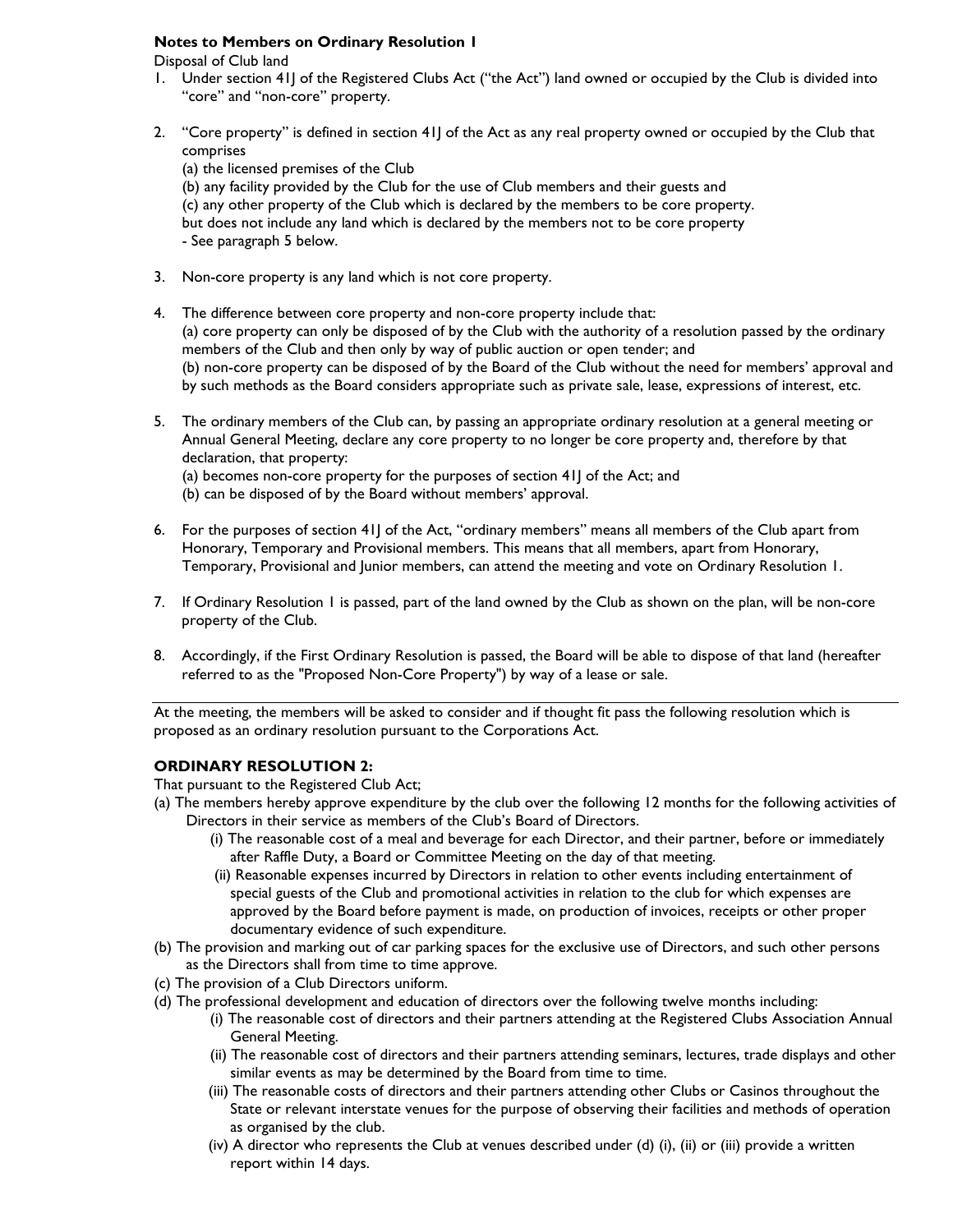(e) The members acknowledge that the benefits in paragraphs (a), (b), (c) and (d) above are not available to members generally but only for those who are Directors of the club.

#### **Notes to Members on Ordinary Resolution 2**

Please note this resolution is required under the Registered Clubs Act 1976 and is procedural.

### **Procedural Matters**

- 1. To be passed, the Ordinary Resolution must receive votes from 50% +1 of those members who being eligible to do so vote in person on the Ordinary Resolution at the meeting.
- 2. Only Life Members and financial Full Members shall be eligible to vote on the Ordinary Resolution. (all categories of membership except Junior Members are eligible to vote)
- 3. Under the Registered Clubs Act 1976 members who are employees of the club are not entitled to vote on the Ordinary Resolution.
- 4. Proxy voting is prohibited by the Registered Clubs Act 1976.
- 5. Amendments (other than minor typographical corrections which do not alter the substance or effect of the Resolution) will not be permitted from the floor of the meeting.
- 6. If the Ordinary Resolution is passed it will take effect immediately.
- 7. The Board of the Club recommends this Resolution to the members.

At the meeting, the members will be asked to consider and if thought fit pass the following resolution which is proposed as a special resolution pursuant to the Corporations Act.

# **SPECIAL RESOLUTIONS PROCEDURAL MATTERS**

- 1. To be passed, a Special Resolution must receive votes in favour from not less than three-quarters (75%) of those members who, being eligible to do so, vote in person on the Special Resolution at the meeting.
- 2. **Only Golf & Bowls members, Bowls members, Life members, Country members, Intermediate members, Swan Hill Club Gold members, Swan Hill Club Social members and Social members can vote on the Special Resolutions.**
- 3. Under the Registered Clubs Act, members who are employees of the Club are not entitled to vote and proxy voting is prohibited.
- 4. The Board of the Club recommends the Special Resolutions to members.

# **SPECIAL RESOLUTION 1**

That the Constitution of Murray Downs Golf and Country Club Limited be amended by:

- (a) **adding** to Rule 12.4 g) the words *"unless determined by the Board from time to time"*.
- (b) **deleting** Rule 15.4 d) and in lieu thereof **inserting** the following new Rule 15.4 d):

*"15.4 d) Deleted".*

- (c) **deleting** from Rule 15.8 the words *"and address".*
- (d) **deleting** from Rule 16.1 the words *"provided that the annual subscription shall not be less than \$2.00 (excluding Goods & Services Tax)".*
- <span id="page-2-0"></span>(e) **deleting** Rule 18.1 a) ii. and in lieu thereof **inserting** the following new Rule 18.1 a) ii.:

*"18.1 a) ii. Deleted".*

#### **Notes to members on Special Resolution 1**

1. The First Special Resolution proposes a series of amendments to the Constitution to bring it into line with the *Corporations Act, Liquor Act* and *Registered Clubs Act.*